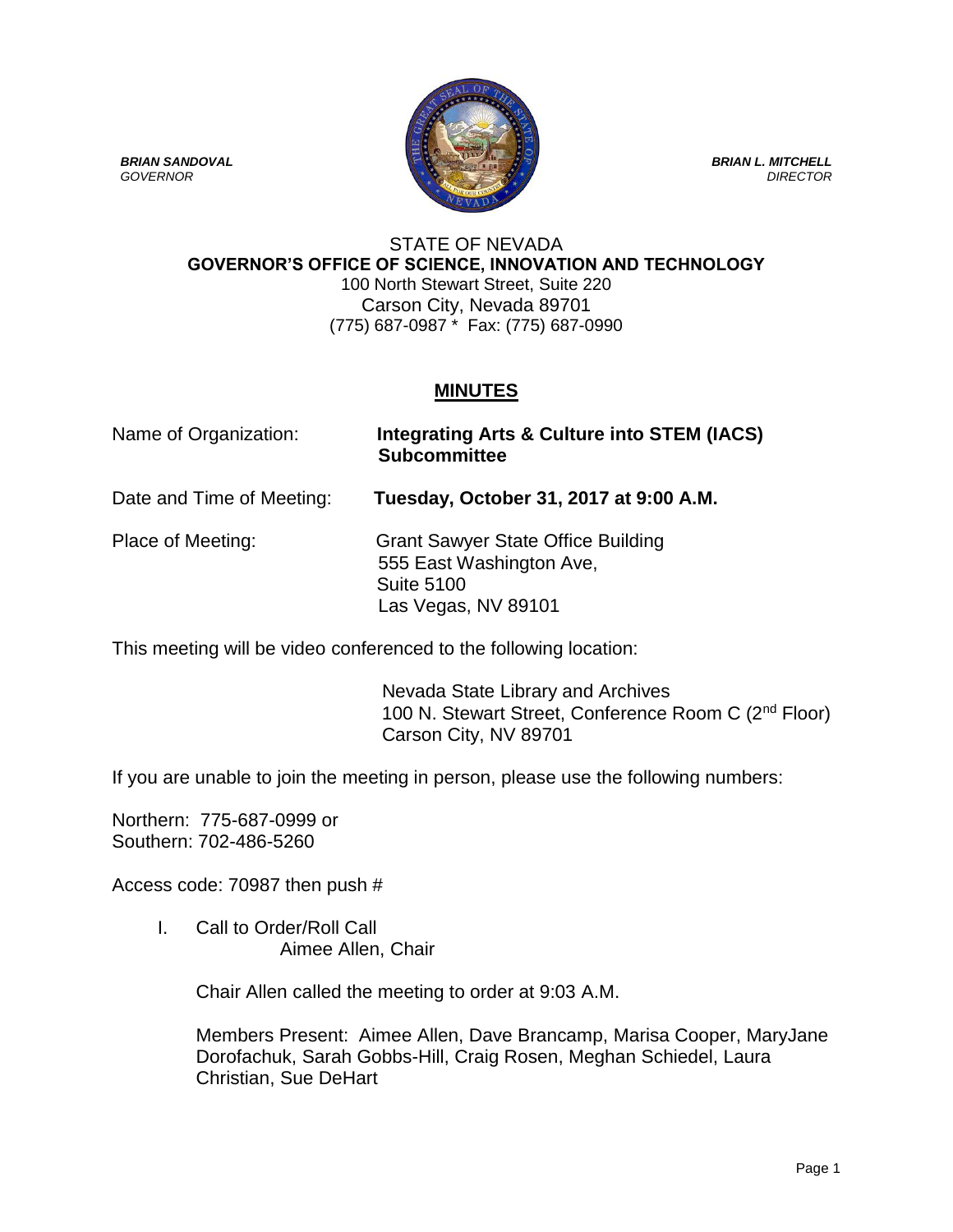Members Absent: Tia Flores, Jeneane Harter, Candy Schneider, Julye Neel, and Candace Garlock

Staff Present: Brian Mitchell, Debra Petrelli

II. Public Comment (No action may be taken upon a matter raised under public comment period unless the matter itself has been specifically included on an agenda as an action item.)

There was no public comment.

III. Opening Remarks and Announcements Aimee Allen, Chair

Chair Allen welcomed everyone.

IV. Approval of the Minutes from the September 26, 2017 Meeting (For possible action) Aimee Allen, Chair

Ms. Dehart made a motion to approve the Minutes of September 26, 2017. Ms. Dorofachuk seconded the motion. The motion passed unanimously.

- V. New Business: (For information only) Aimee Allen, Chair
	- A. IACS Position Paper: Update on the IACS Position Paper on STEAM Education (For possible action)
		- 1. Stated Mission/Purpose/Goals of the Position Paper:
			- a. Subcommittee Assignments:
				- 1) Working Definition and Guiding Principals
				- 2) Current Research
				- 3) Examples and Best Practices

Chair Allen pointed out that Marisa Cooper has provided a framework for the IACS Position Paper based on STEAM conversations she has been involved with over the last two years. She said this framework is entirely workable and will serve the purpose as a good starting point for the IACS subcommittee. She said the framework has already been distributed to members of IACS who requested to be a part of the casual workflow group to assist in drafting language. She will send out a form with a list of questions for IACS members to fill in answers along with any feedback. She offered to compile this information for the group. She suggested the STEAM conference be a deadline to receive their feedback. Ms. Cooper said the STEAM conference may provide interesting contacts to even further polish the final position paper, in terms of getting more examples and input on best practices from others around the state, with the idea that additional valuable thoughts and opinions may come out of the conference. She suggested the position paper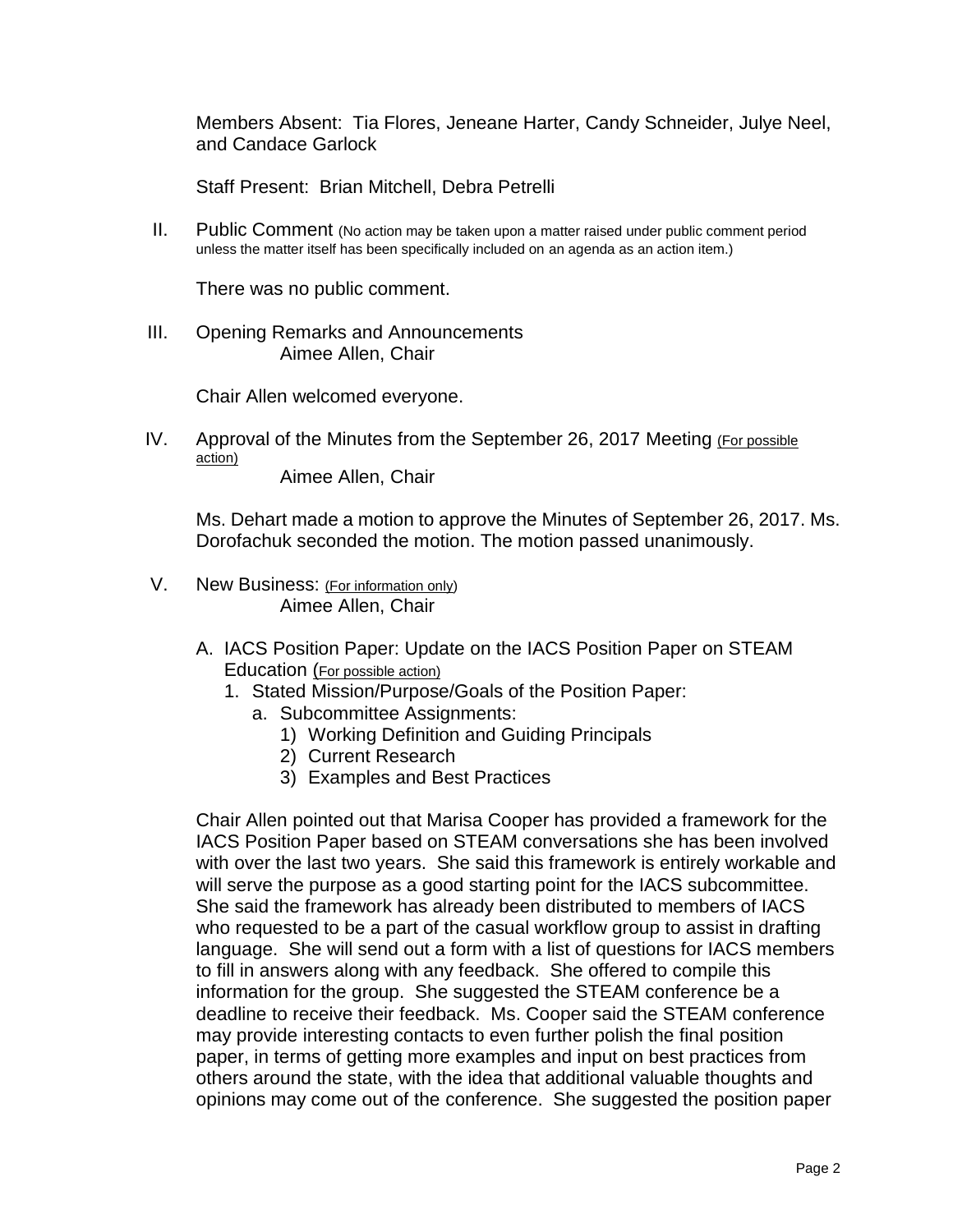be in final draft form for the conference, February 24, 2018, with the final edit following. She suggested the paper be presented as a panel discussion and build around the idea of a statewide definition, gaining some public comment, time and support for pushing out a statewide definition. Ms. Cooper agreed to organize the panel discussion at the conference.

Mr. Mitchell suggested the IACS subcommittee also designate a member to present their position paper to the STEM Advisory Council at the council's next meeting. The council will ultimately be the body that ratifies the document. He said this will give the council time to make comments or suggestions. He added the next meeting for the STEM Advisory Council will be early to mid-January 2018. He informed the IACS subcommittee they will need to get on the STEM Advisory Council's meeting agenda to present the position paper. Chair Allen agreed. She also requested copies of other subcommittee's concept/position papers. Mr. Mitchell said the Informal STEM Learning Environment (ISLE) subcommittee and Community Partnerships subcommittee are both currently working on their concept papers, as well as the Computer Science subcommittee who is preparing something similar. He pointed out that subcommittee specific webpages are currently being built on the Governor's Office of Science Innovation and Technology (OSIT) website, which will have a dedicated page for each subcommittee. He added this will be an ideal place for posting the position paper as well as informational documents and other subcommittee materials and resources.

B. Discussion on Working Group for the Upcoming Department of Education Spring Conference (For information only) Dave Brancamp

Mr. Brancamp updated the subcommittee on the upcoming Department of Education's (DOE) Spring Conference. He said in the past this was a Special Education Conference, it is now representative of much more and many more departments within the DOE. The dates are April 20 -22, 2018. It will be held at the Rio Hotel in Las Vegas. He suggested members of ISLE attend the event. He said the theme is Initiatives in Action – Education for Generations to Come. He said he will send out a "Save the Date" to all members of ISLE. He asked whether ISLE is interested in doing a presentation. Chair Allen asked for volunteers. Mr. Brancamp added this would be a typical 40 – 50 minute presentation, or longer if requested. He said DOE will need to know IACS's intended attendance by early January, as well as make a commitment to attend the conference.

Mr. Brancamp commented on the Fine Arts Standards and said they are still on track moving forward. He said Theatre, Dance, Media Arts and Visual Arts Standards have all made it through the Boards, and are now a "consent" agenda item on the DOE Board of Education for approval. This designation allows school districts to start working immediately on those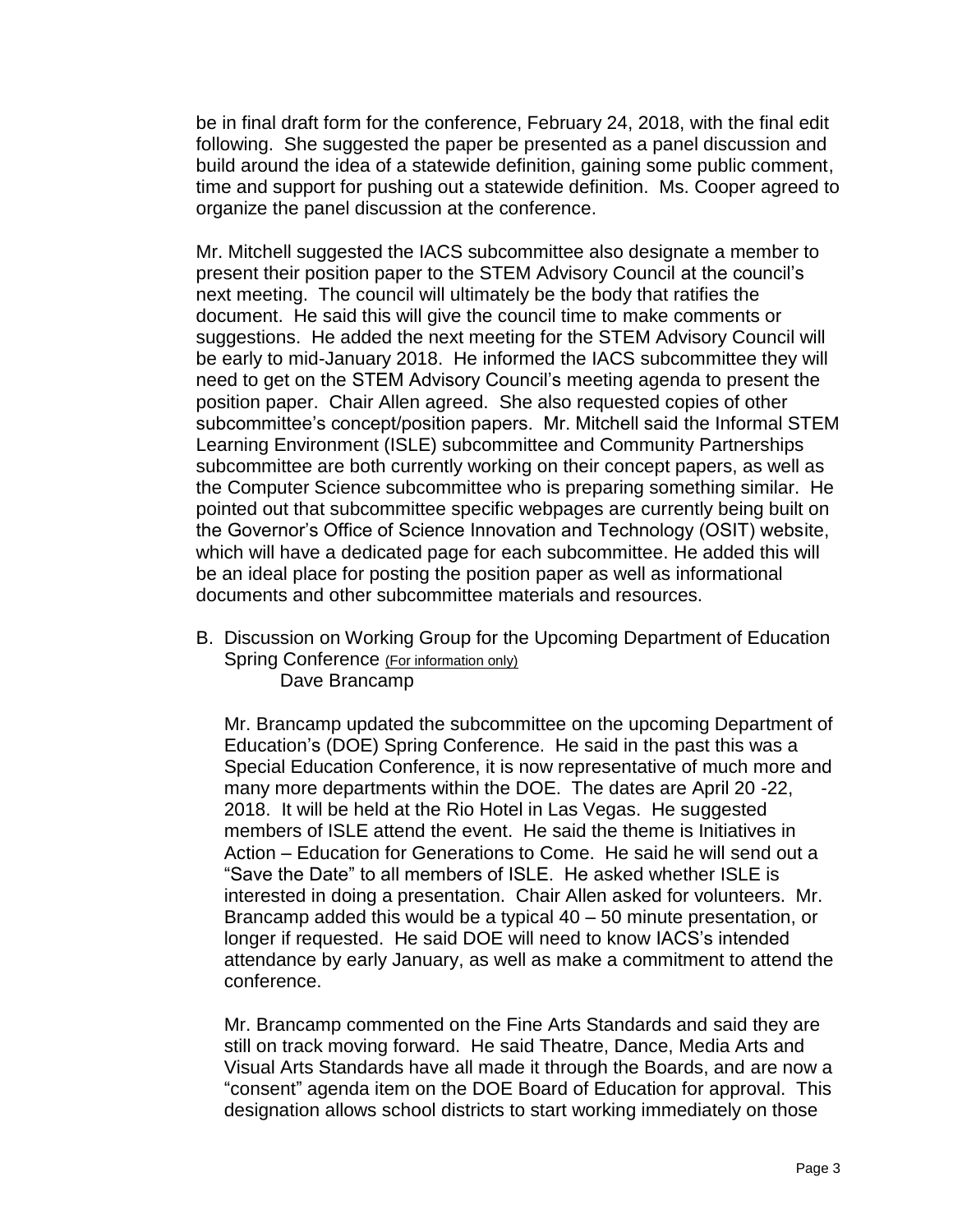standards without waiting on the Legislative Council Bureau (LCB) process for legal language. He added those four sections have already gone through the workshop phase with Dr. Steve Canavero, Ph.D, Superintendent of Public Instruction, and will now go to public hearing. He said on November 8, 2017, the process will hopefully go the same with Music and run the same course. He added that once Music clears the Academic Council on November 8<sup>th</sup>, public relations (PR) campaigns can begin.

C. Discussion on Working Group for the PR Pamphlet on STEM and STEAM Statewide Information (For information only) Aimee Allen, Chair

Chair Allen led a discussion on the working group outreach for the PR pamphlet on STEM and STEAM certification program. She said there is not much to report on progress but opened the floor to discussion. She asked for clarification on the credit-breakout for a student working towards an advanced diploma.

Mr. Mitchell stated the Legislation requires, for the STEM seal, the following:

- 1) 3.25 GPA
- 2) 3 credits Science; 4 credits math; 1 credit in Fine Arts ; and 1 credit in any one of the following:
	- a) Computer Science
	- b) Engineering
	- c) Manufacturing
	- d) Electronics
	- e) CTE program in Information/Media Technologies (which includes all the graphics. i.e. website design)
	- f) CTE credit in Skilled and Technical Sciences
- 3) One of the following (Science):
	- a) 3 or higher on AP Science exam; or
	- b) 4 or higher on IB Science exam; or
	- c) Certain score on either SAT or ACT Science; or
	- d) B or higher on a duel enrollment science class; or
	- e) Certain score on the ACT National Career Readiness Certificate

# OR

- 3) One of the following (Mathematics):
	- f) 3 or higher on AP Mathematics exam ; or
	- g) 4 or higher on IB Mathematics exam; or
	- h) Certain score on either SAT or ACT Mathematics; or
	- i) B or higher on a duel enrollment mathematics class; or
	- j) Certain score on the ACT National Career Readiness Certificate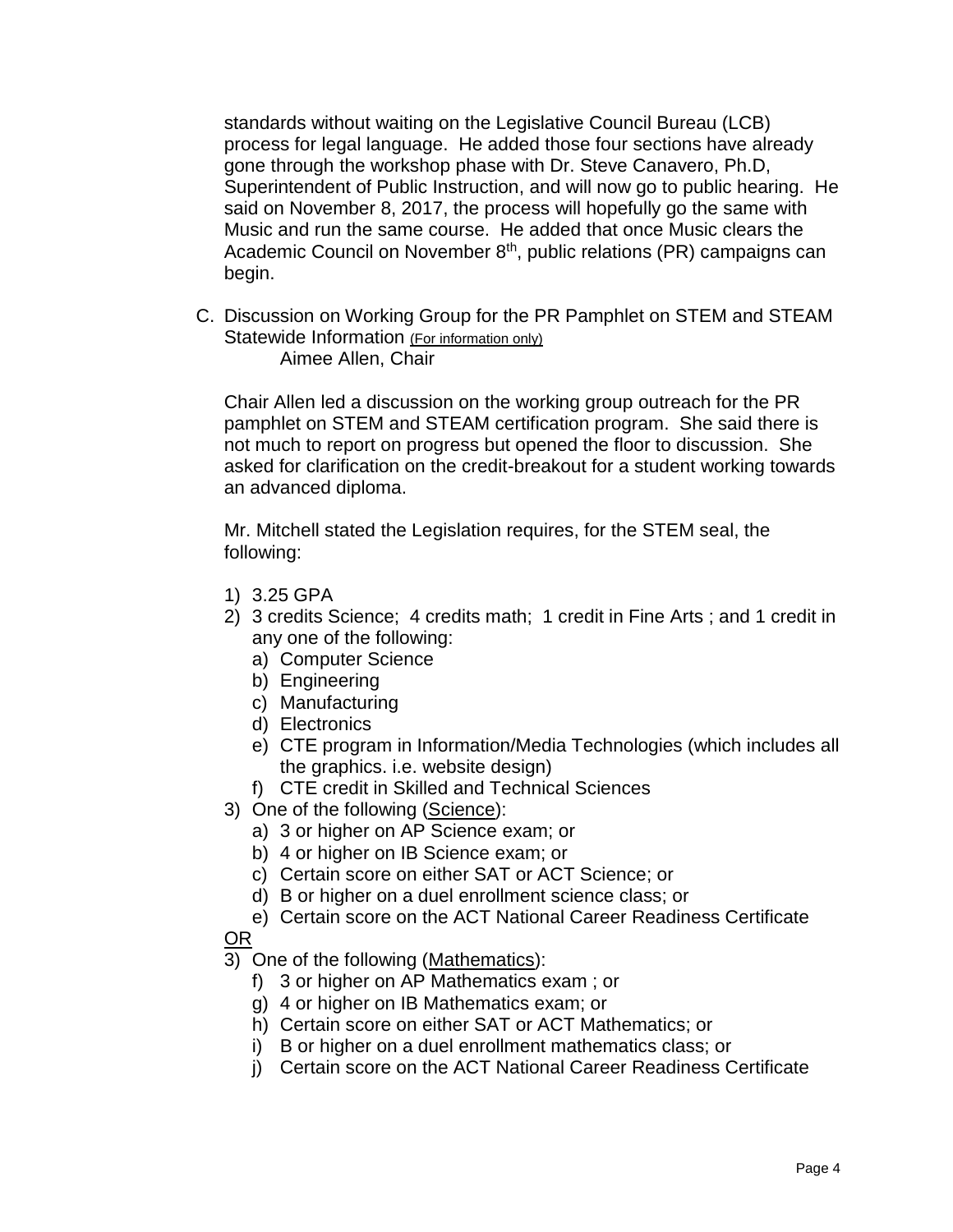Mr. Mitchell pointed out there had been a discussion at the last STEM Advisory Council meeting about helping, not only counselors, but also the colleges and universities to understand what this means and getting them geared up and anxious to push the STEAM certificate to students. We need a way to communicate this information to students and counselors, as well, that colleges and universities will look favorably on students with this seal. He said it may take a couple of years to get the word out and for students to cycling through the program throughout their entire high school years.

Mr. Mitchell pointed out there is only one difference between the STEM and the STEAM seal.

STEM Seal – Requires 4 credits in Science and 0 credit in Fine Arts STEAM Seal – Requires 3 credits in Science and 1 credit in Fine Arts

Chair Allen asked whether there is an outreach initiative to promote awareness among teachers, parents, counselors, etc., and what are the initial thoughts on workflow material IACS needs to produce as well as who they need to work with. Mr. Brancamp suggested the subcommittee put together any ideas and thoughts that may have to assist students or parents and submit them to him. He can then submit that information to Christine Nelson, Education Programs Director at the State of Nevada Department of Education.

Mr. Mitchell suggested, in going forward, IACS might consider putting together some initial materials, which might include a colorful, visual, infographic way of describing the requirements, being something fairly easy to read for parents, students and counselors, then present it to the STEM Advisory Council for feedback before presenting it to the DOE. He said with IACS working together with the STEM Advisory Council, more groups could be targeted. He said as a timeline, perhaps something could be prepared by the fall of 2018, prior to the annual school counselor summit. He suggested that the IACS subcommittee make a presentation at that summit.

It was also suggested IACS hold off on marketing and promotional material until after the position paper has been completed and approved by the STEM Advisory Council, because the group will need to rely on information within that documents to push out other materials.

Chair Allen said perhaps at the next IACS meeting a workflow can be created to include getting the position paper approved by the STEM Advisory Council and have a team, to also include counselors, in place for the annual counsel conference. She asked that the subcommittee make suggestions for counselor participation from either Northern Nevada, Southern Nevada or rural areas to be a part of that team. She also asked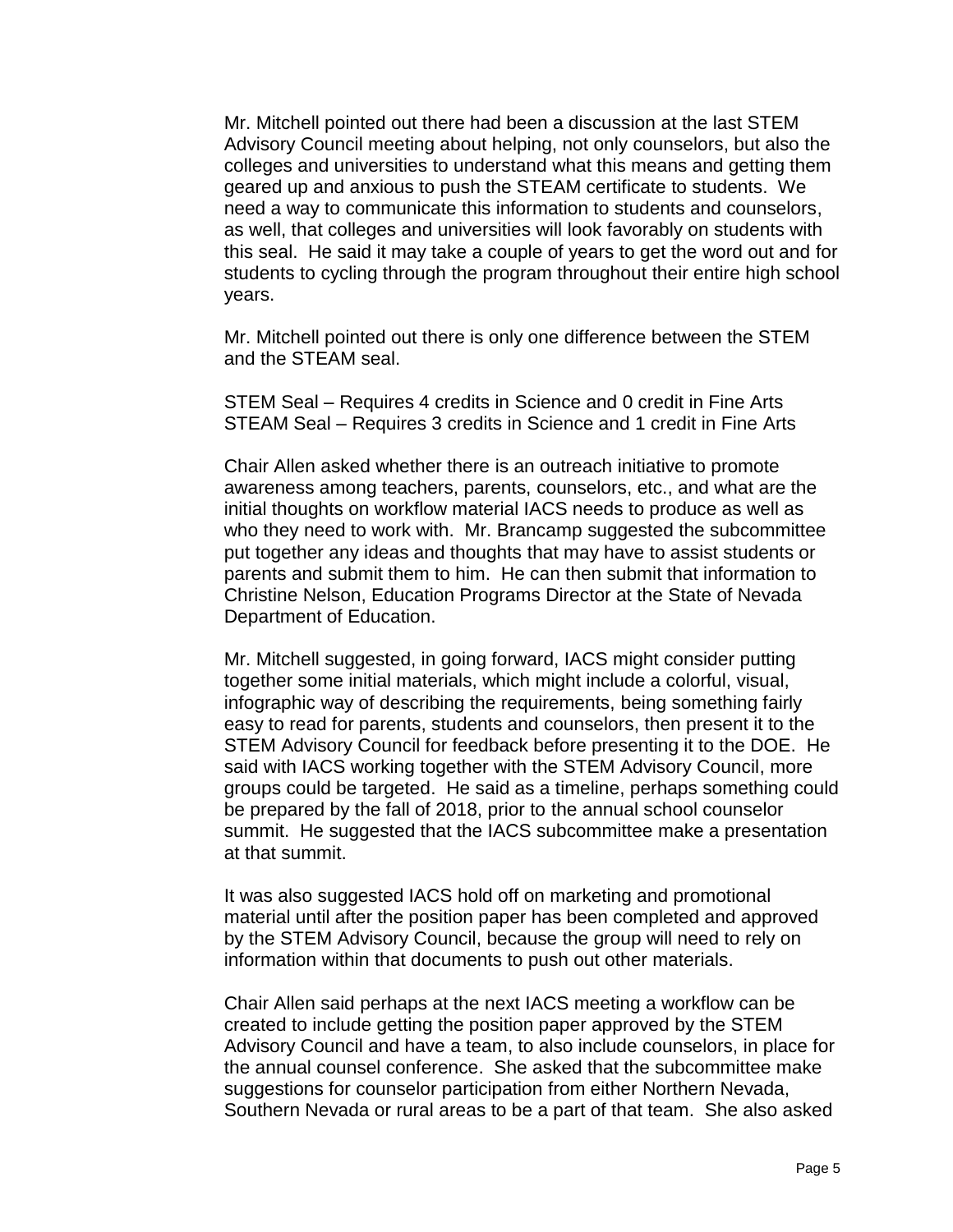whether any specific groups will need to be targeted throughout the state with this information. Mr. Brancamp suggested that IACS invite Kristine Nelson as a guest to a subcommittee meeting to speak on how they orchestrate the State of Nevada's annual counselor conference. He added he would speak with her and bring information back to the next IACS meeting.

D. Update on New Arts Standards (For information only)

MaryJane Dorofachuk Marisa Cooper Dave Brancamp

There was no new information on the Fine Arts Standards. Chair Allen asked who she could contact to get a roster of those that worked on the standards at DOE, so the subcommittee could send out thank you cards for our appreciation and the great progress they have made in our state. Mr. Brancamp suggested Lisa Morigeau, Administrative Assistant III at the Office of Career Readiness, Adult Learning & Education Options, [lmorigeau@doe.nv.gov.](mailto:lmorigeau@doe.nv.gov)

E. Update on NV STEAM Conference (For information only) Marissa Cooper Craig Rosen

Ms. Cooper updated the group on the NV STEAM Conference. The graphic and marketing materials are in final stages of design as well as the web platform is in final design (NVSTEAM.org). She said workshops are presently about two-thirds full. She said they expect the conference platform for registration to be open within the next six weeks. She thanked MaryJane Dorofachuk who has gone out of her way to make sure grant funding is available to support teachers traveling from Southern Nevada to Northern Nevada for the conference. She also thanked Craig Rosen for putting together a field-day in Southern Nevada, which is scheduled approximately two-weeks prior to the conference. She asked that anyone interested in hosting a workshop session at the conference to contact her as soon as possible.

Mr. Rosen commented on the field-day event, which will be a tour of the Nevada Test Site on Thursday, February 15, 2018. He said he has 46 spots available for educators for the tour and he will be sending out a flyer with more information the end of this week. He expects the 46 spots to fill up quickly. He added educators will not be eligible for professional development (PD), however, educators within the Clark County School District (CCSD) will be eligible for Contact Units (CUs) for their attendance at the tour.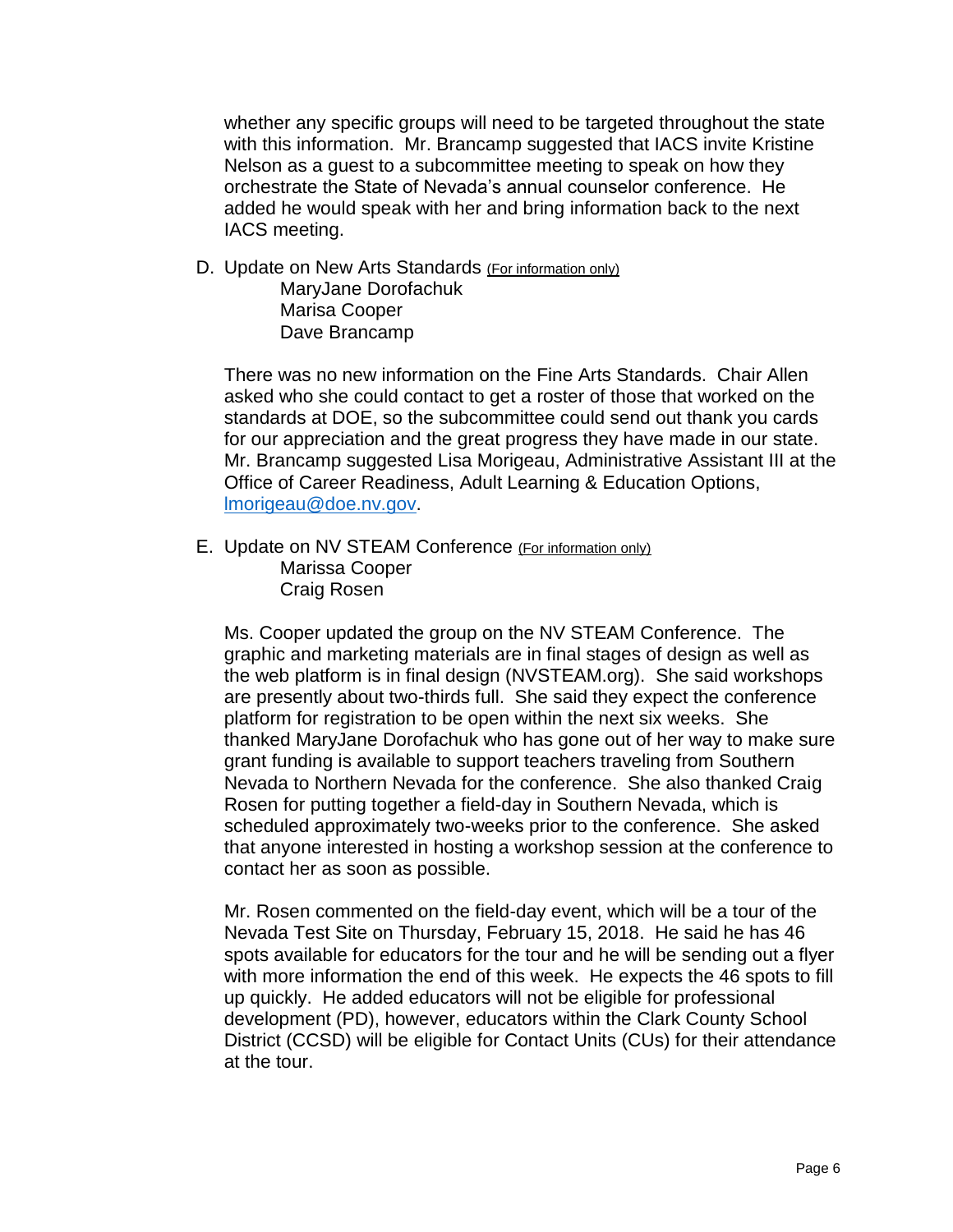Chair Allen announced one of the key-note speakers who will be at the conference, Dr. Charles Falco, Chair of Condensed Matter Physics, Professor of Optical Sciences, Professor of Physics at College of Optical Sciences at the University of Arizona. Mr. Rosen announced the second key-note speaker for the conference, Robert Beckmann who is an artist and educator. His artwork has been exhibited in museums internationally from Finland to Moscow and Scotland to Canada and is noted for his Body of House series, an eight-panel piece, of a two story house destroyed in 2.3 seconds by a nuclear blast at the Nevada Test Site.

F. IACS Member - General Announcements (For information only)

#### Discovery Museum - Las Vegas

Laura Christian, Early Childhood Education Manager, commented on a current program in which they are partnering with the Las Vegas Philharmonic and will host 300-400 students each day this week to experience the Philharmonic concert and then cross the street to the Discovery Museum for four 20-minute art and science workshops designed around the musical compositions.

## Clark County School District (CCSD)

Sue Dehart, Coordinator, Elementary Music & K-12 Visual Arts, commented on teacher experiences that are posted on their website referencing the Discovery Museum and the Philharmonic program being very positive and kids are definitely benefiting from these programs. She briefly commented on three CCSD magnet schools getting nearly \$15 million due to a new grant. The funding will go towards STEM Curriculum in the three schools over a total of 5 years.

**Science Alive Community Engagement and Professional Development** Administrator at Desert Research Institute (DRI) Craig Rosen, commented on computer science teacher training which will take place in December 2017, doing some coding, etc. in the computer lab at DRI.

# Nevada Museum of Art

Marisa Cooper, Charles N. Mathewson Director of Education, briefly discussed their 2017 Art + Environment Conference. They were very excited about their speakers and the 60 educators from all over the country who had been in attendance. She said the following Saturday, they had a workshop for local teachers working on lesson plans from their experience at the conference. The museum will have their regular Educator Evening tomorrow, November 1, 2017 from 4:00pm to 6:00pm.

# Nevada Department of Education (NDOE)

Dave Brancamp, Director of State of Nevada Office of Standards and Instructional Support, thanked all the art groups present for bringing Lisa Ford, Education Programs Professional with the Office of Standards and